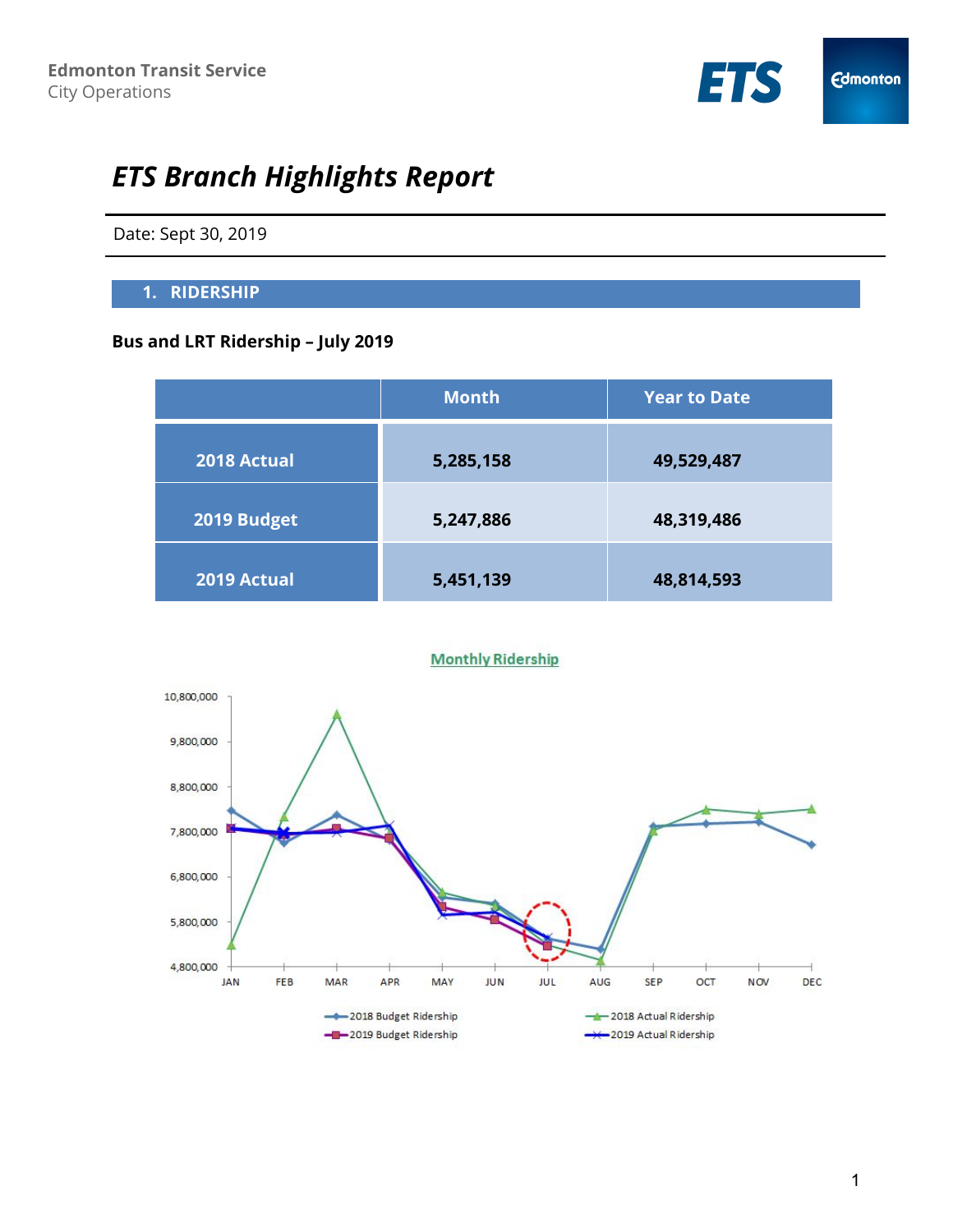Cost per ride is operating cost divided by ridership. When ridership decreases, cost per ride increases.





#### **2. ETS UPDATES**

#### **Transit Safety Enhancements Are Showing Positive Results**

In October 2018, Council approved roughly \$20-million in enhancements for transit safety and security. In early October 2019, ETS will return to Council with an update on how these enhancements are performing. While there is still work to do to further enhance safety on transit, results since last fall show Council's investment is making a difference.

Since last fall, ETS has:

- Deployed onsite security guards at 25 selected transit centres/LRT stations
- Deployed 18 additional Transit Peace Officers (will be fully deployed by the end of 2019)
- Deployed 20 additional Operations staff (Superintendents, Transit Inspectors & Security Room Monitors who support enhanced safety & customer service)
- Enhanced police presence on transit (focused on key transit centres & bus routes)
- Fully equipped the entire bus fleet (roughly 1,000 buses) with on-board security cameras
- Upgraded to LED lighting in all transit centres (will be in all LRT stations by end of 2019)
- Provided continuous training for 90% of Transit Operators regarding managing difficult and dangerous situations (to be completed by end of 2019)
- Made progress on retractable bus shield installation (full installation will begin in early October; to be completed in fall 2020)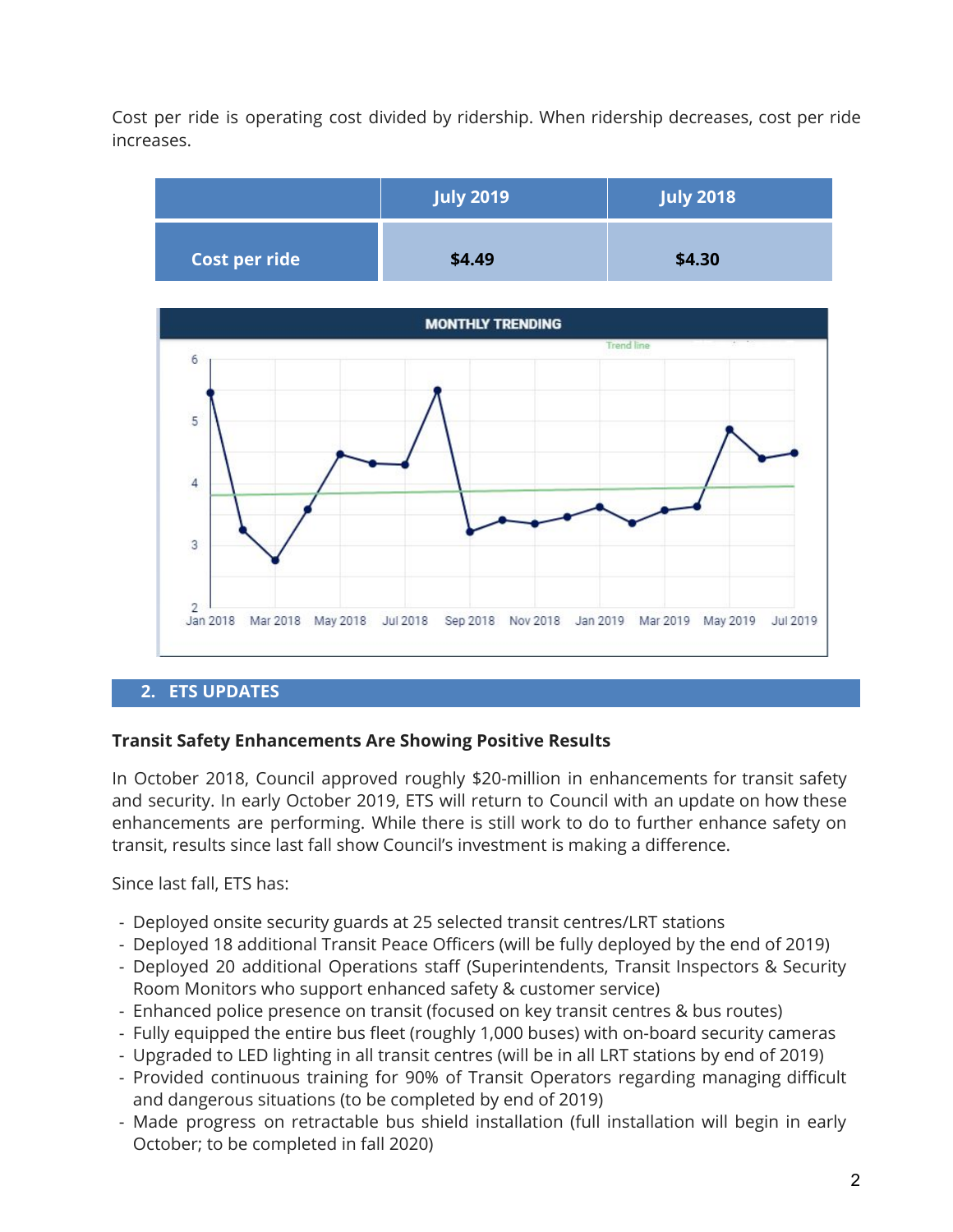- Continued mental health & critical incident training for supervisors & staff

Since these safety enhancements were deployed, security data is showing positive results:

- 52% reduction in mischief incidents (vandalism, graffiti, etc) at transit centres/LRT stations
- 25% reduction in crime on transit property reported to Edmonton Police Service
- an increase in the perception of safety from 76% (Fall 2018) to upwards of 80% (Aug 2019) (measured through our quarterly Customer Satisfaction Survey)

## **Electric Test Buses Arrive in Edmonton**

The City of Edmonton's Electric Bus Program has reached another milestone as two electric test buses arrived at Centennial Transit Garage in southwest Edmonton last week.

The electric test buses, manufactured by Proterra, will be used to test new facility infrastructure and charging equipment at Centennial garage. The electric buses, which produce zero tailpipe emissions and are much quieter, will also be test driven throughout Edmonton during the fall to



provide training for operators and fleet staff. However, the test buses will not be deployed in regular service. ETS customers, and the general public, will start to see electric buses in regular service by Q2 2020.

The City anticipates publicly deploying 40 electric buses in 2020, and 10 more in 2021, for a total of 50 in regular service. This purchase of 50 electric buses is one of the single largest purchases in Canadian history.

#### **Electric Scooters Launch**

E-scooters are here in Edmonton. There are two approved vendors operating e-scooters: Bird Canada Inc. and Lime Technology Inc. Customers can create an account with a vendor and download an app which allows them to unlock an e-scooter. Each company charges a flat fee to unlock a scooter, then there is a time-based fee after that.

E-scooters (& bicycles) are not allowed on the LRT between 7:30-9:00am, and 4:00-5:30pm. E-scooters must be walked through a transit centre or on a LRT platform. E-scooters are not allowed on the bike racks on the front of buses.

In San Francisco, it has been shown that one-third of scooter trips are linked to public transit. It may be too early to tell if this is the case in Edmonton, but this will be something ETS will be considering going forward. For more information on e-scooters in Edmonton, click [here](https://www.edmonton.ca/transportation/cycling_walking/bike-electric-scooter-sharing.aspx).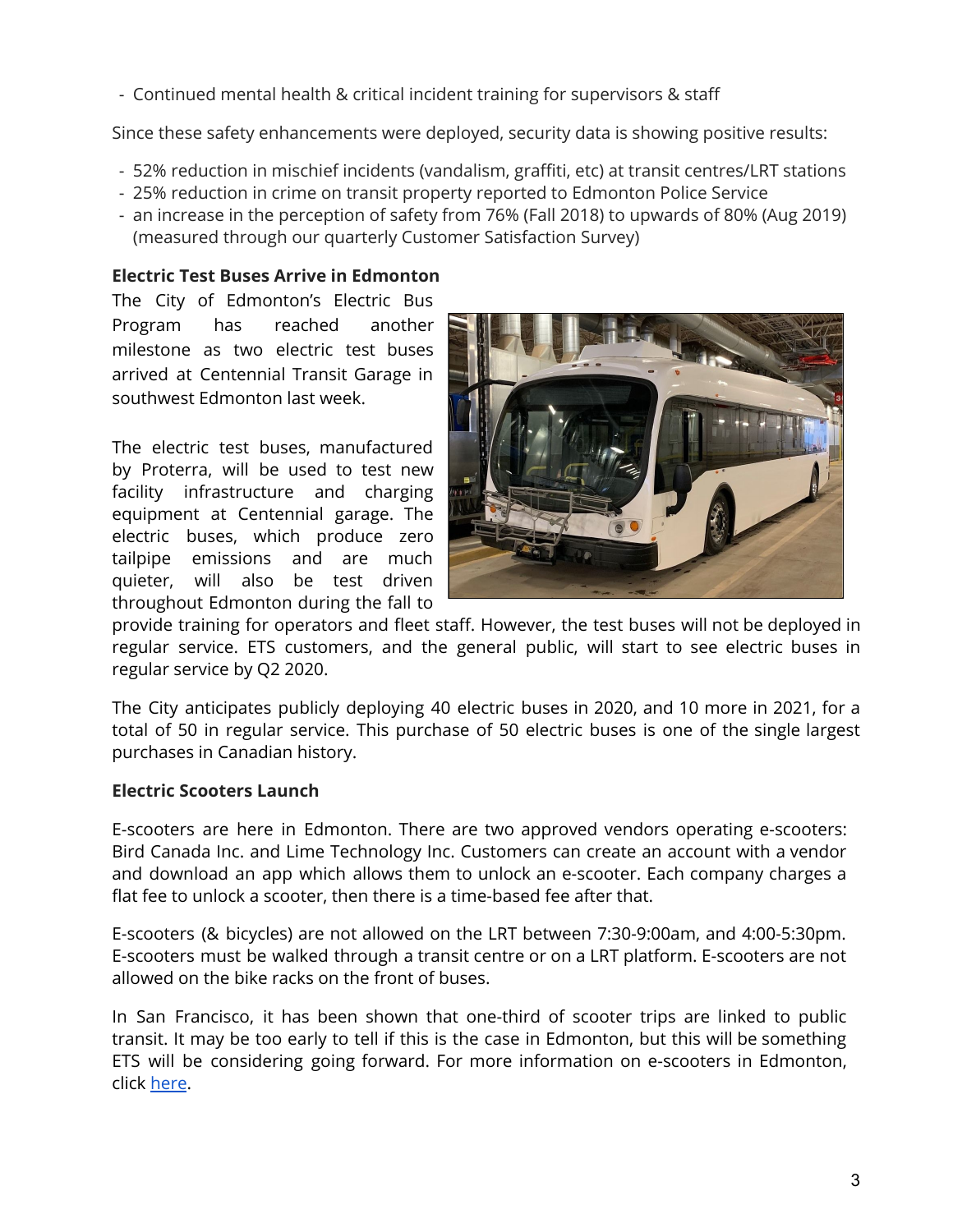#### **ETS Revenue Management Audit**

The ETS Revenue Management Audit was presented to City Council in September. The audit highlighted a growing gap between operational spending and fare revenue, which means a greater portion of each fare is being subsidized from the City's general revenue. Administration highlighted a number of initiatives that are underway which will improve revenue management and ridership, including Smart Fare and the Bus Network Redesign.

#### **Return to Fall Hours and Routes**

At the start of each September, ETS makes changes to the schedule and routes to account for increased ridership in the fall. Changes include new route numbering for School Specials, and minor changes to the frequency and timing of routes. For more information on fall service changes, click **[here](https://www.edmonton.ca/ets/maps-routes-schedules-service.aspx)**.

## **Alternative Transit Engagement**

The City of Edmonton is exploring alternative transit options in communities where residents will need to walk further than 600 metres to the nearest regular transit stop in the proposed bus network redesign. These communities typically have low ridership and/or are difficult to serve because of road design and location. The alternative transit service would connect residents in these communities to the regular bus network.

ETS planners identified about 30 communities that could benefit from an alternative transit option. For engagement purposes, these communities were grouped by those losing transit service in the new network and communities that do not have service today. These communities were engaged June-October 2019 through eight community workshops and two online surveys. Respondents were asked to provide feedback on four alternative transit options. They favoured limited peak-hour service and the on-demand passenger van option. There was little appetite for using taxis, uber-style service, or multi-modal options. The full survey results will be posted online in early November, to align with the First KM/Last KM Community Solutions report going to Urban Planning Committee on November 19.

#### **LRT Major Projects**

| Project                                                          | <b>Description</b>                                                                                                                                                                                                        |
|------------------------------------------------------------------|---------------------------------------------------------------------------------------------------------------------------------------------------------------------------------------------------------------------------|
| <b>Muttart Crossing</b>                                          | Construction of a new road and pedestrian crossing south of<br>Stadium Station. These crossings will help accommodate<br>new development south of the stadium. These two new<br>crossings are expected to open this fall. |
| <b>Central LRT Station - Ceiling</b><br>Tile & Lighting Upgrades | Old ceiling tiles and lights were upgraded on the Central LRT<br>Station platform. The platform is now much brighter, with<br>improved sightlines.                                                                        |
| 66th Street Tunnel - Track<br>Rehab                              | Due to aging, the LRT track along the 66th Street tunnel was<br>replaced throughout the summer. This improvement allows<br>trains to travel 60 km/hr through this stretch, rather than the                                |

There are a number of major LRT projects either underway or recently completed as part of the 2019 work plan.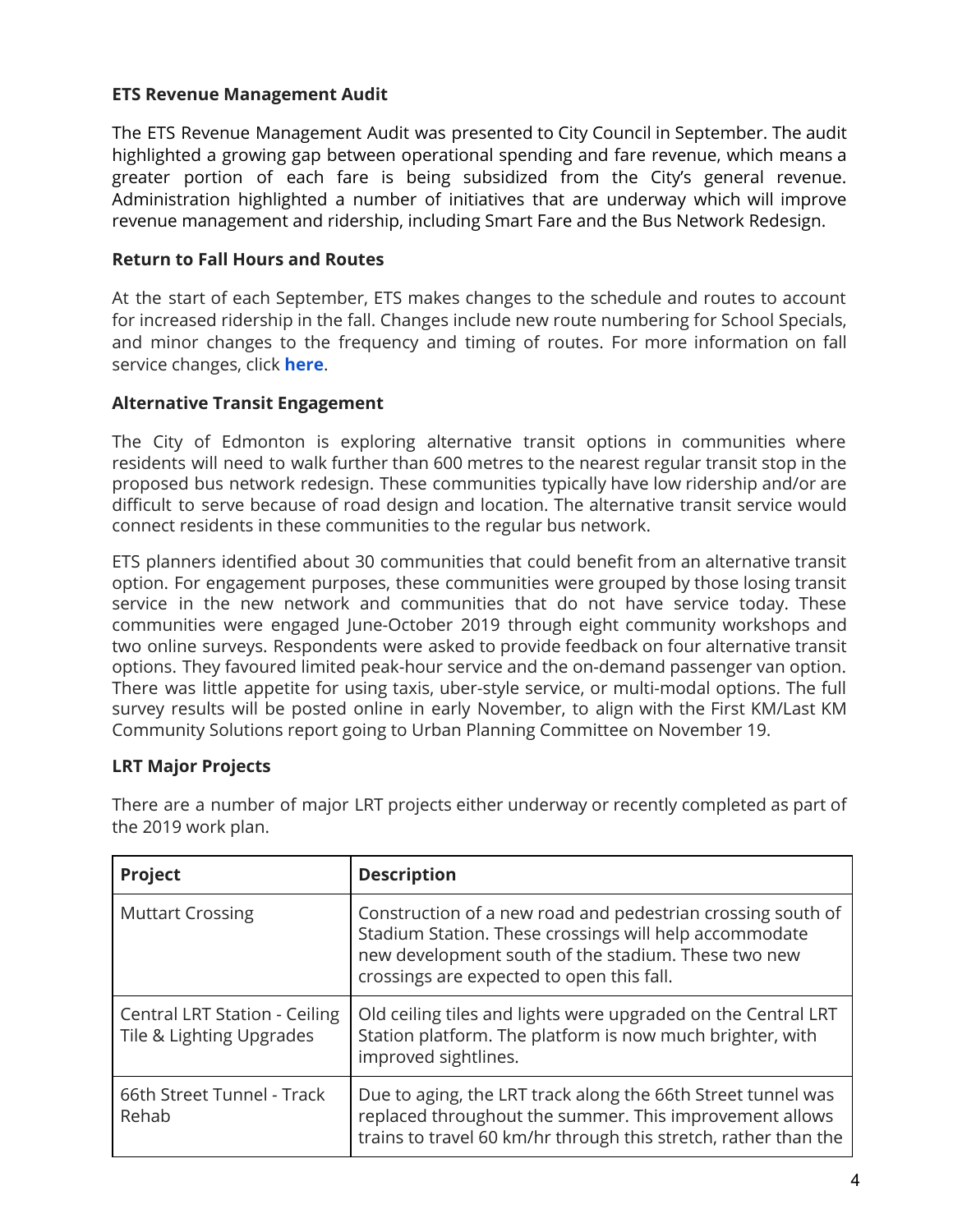|                                                  | previous restricted speed of 30 km/hr.                                                                                                                                                                                                           |
|--------------------------------------------------|--------------------------------------------------------------------------------------------------------------------------------------------------------------------------------------------------------------------------------------------------|
| LED Lighting Upgrades                            | Replacing the lighting in the tunnels from the 95th Street<br>portal to University Station. This will take two years.                                                                                                                            |
| Platform Warning Tile<br>Replacements            | To enhance safety and improve consistency across the LRT<br>network, platform warning tiles (the yellow rumble strips at<br>the edge of the platform) were replaced at Clareview, Health<br>Sciences, Southgate, MacEwan, and Kingsway.          |
| Rail Grinding                                    | Rail grinding was performed on many different sections<br>throughout the network. This improves the profile of the rail<br>and extends the life of the rail and track components. Rail<br>grinding also provides a smoother ride for passengers. |
| <b>Escalator Replacements</b>                    | Ongoing escalator replacements continue at Corona and Bay<br>Enterprise Square Station.                                                                                                                                                          |
| Rail & Frog Replacements                         | Replaced 3,440 feet of rail, along with nine frogs (rail way<br>switches at key transition points).                                                                                                                                              |
| Rail work for South<br>Extension of Capital Line | Some preliminary work has been completed to prepare the<br>rail bed for the south LRT expansion.                                                                                                                                                 |

# **3. ETSAB INFORMATION REQUESTS**

**N/A**